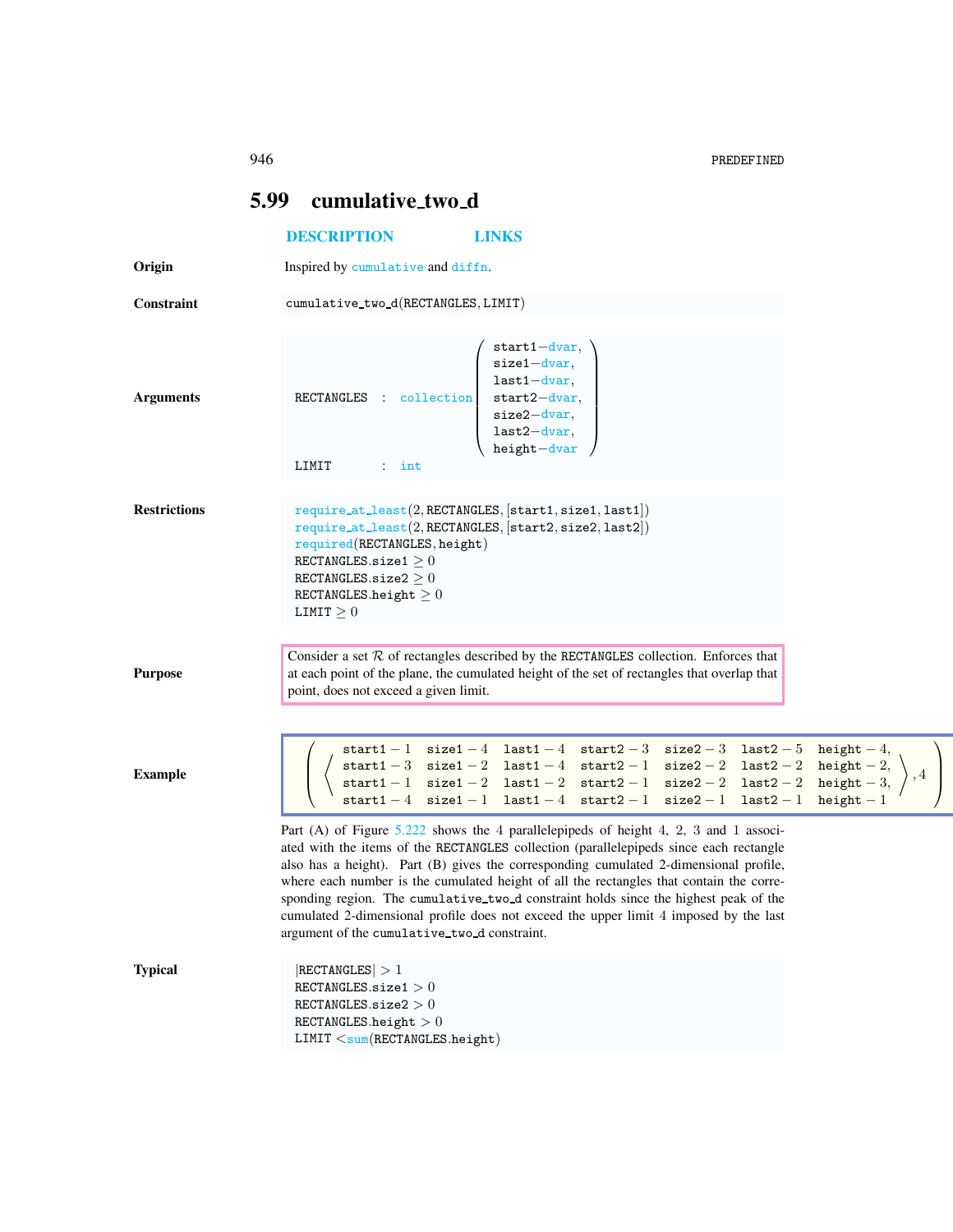<sup>20000128</sup> 947



<span id="page-1-1"></span>Figure 5.222: Two representations of a 2-dimensional cumulative profile of the Ex**ample** slot (where the profile provides for each point of coordinates  $(c_x, c_y)$  the corresponding sum of the heights of the items intersecting that point): (A) a three dimensional representation and (B) a two dimensional representation from above with the height of the profile in red; as for the cumulative constraint the position of an item on the z axis does not matter, i.e. only its height matters.

<span id="page-1-0"></span>

| • Attributes of RECTANGLES are permutable w.r.t. permutation (start1, start2)<br>(size1, size2) (last1, last2) (height) (permutation applied to all items).<br>• RECTANGLES height can be decreased to any value $\geq 0$ .                                                       |
|-----------------------------------------------------------------------------------------------------------------------------------------------------------------------------------------------------------------------------------------------------------------------------------|
|                                                                                                                                                                                                                                                                                   |
|                                                                                                                                                                                                                                                                                   |
| • One and the same constant can be added to the start1 and last1 attributes of all                                                                                                                                                                                                |
| • One and the same constant can be added to the start 2 and last 2 attributes of all                                                                                                                                                                                              |
|                                                                                                                                                                                                                                                                                   |
|                                                                                                                                                                                                                                                                                   |
| The cumulative two d constraint is a necessary condition for the diffn constraint in 3<br>dimensions (i.e., the placement of parallelepipeds in such a way that they do not pairwise<br>overlap and that each parallelepiped has his sides parallel to the sides of the placement |
| A first natural way to handle this constraint would be to accumulate the<br>compulsory part $[250]$ of the different rectangles in a quadtree $[367]$ . To each leave of the<br>quadtree we associate the cumulated height of the rectangles containing the corresponding         |
|                                                                                                                                                                                                                                                                                   |
| related: diffn (cumulative_two_d is a necessary condition for diffn: forget one di-<br>mension when the number of dimensions is equal to 3).                                                                                                                                      |
| specialisation: bin_packing (square of size 1 with a height replaced by task of<br>duration 1), cumulative (rectangle with a height replaced by task with same                                                                                                                    |
|                                                                                                                                                                                                                                                                                   |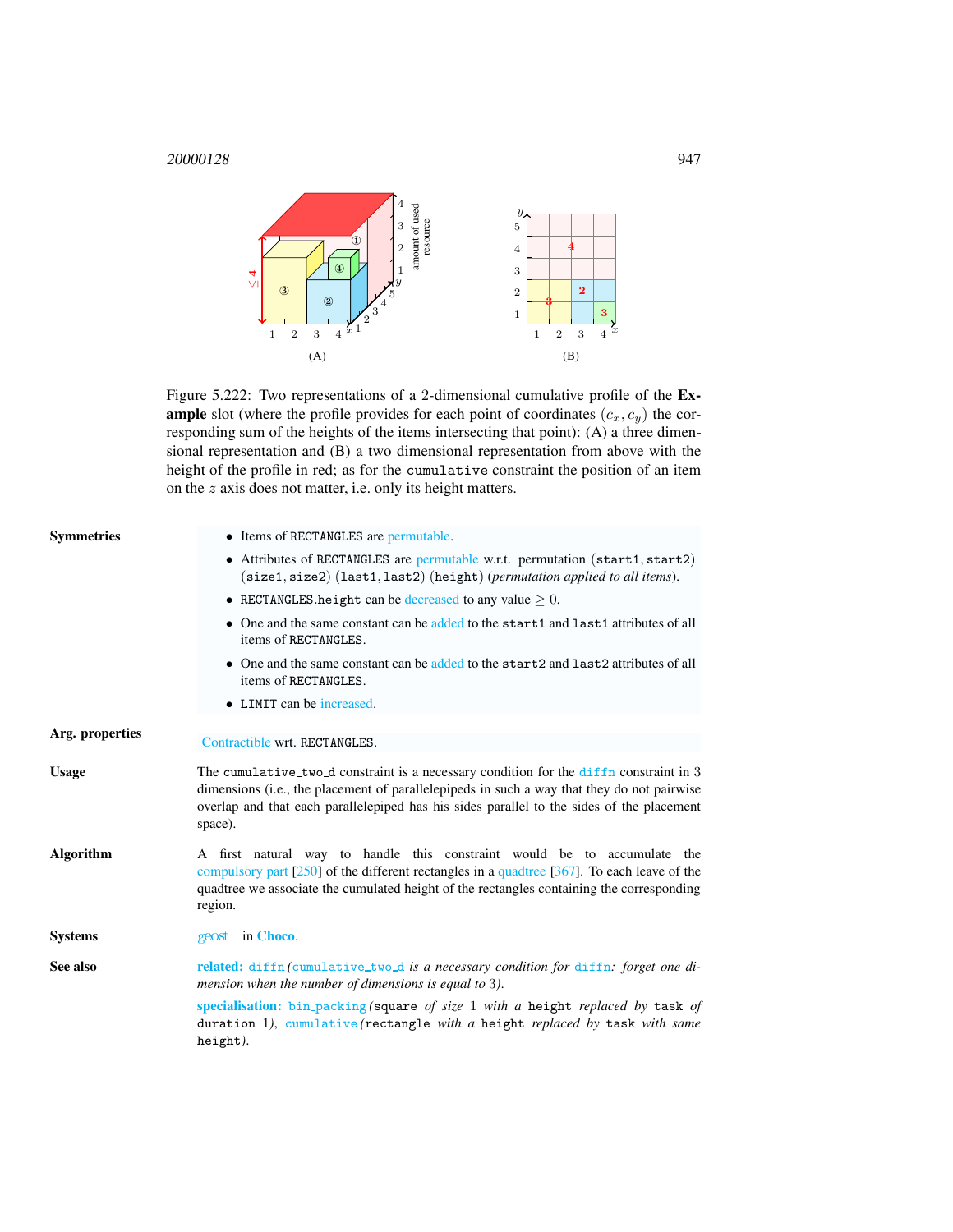Keywords characteristic of a constraint: derived collection. constraint type: predefined constraint. filtering: quadtree, compulsory part. geometry: geometrical constraint.